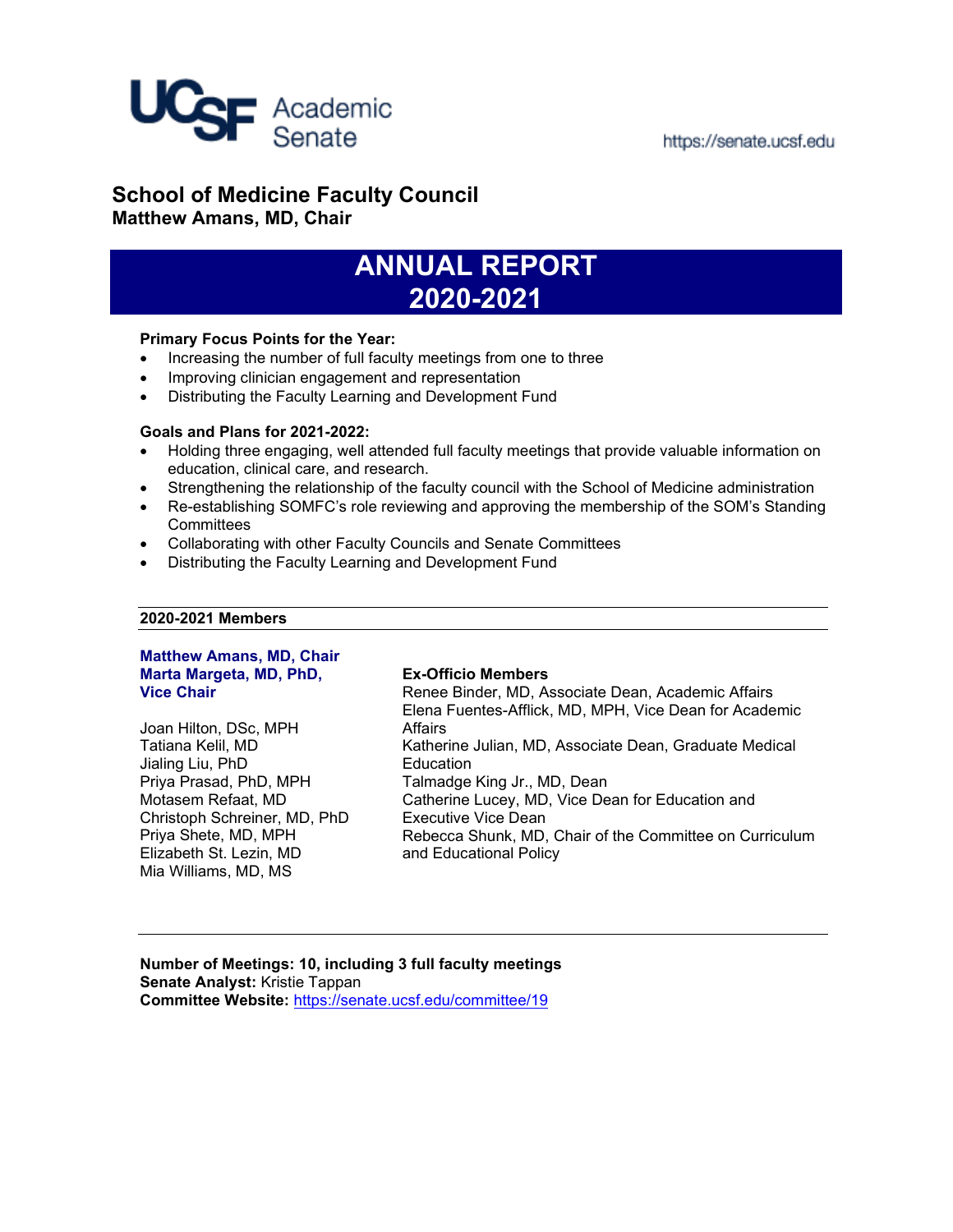#### **Systemwide Business**

The School of Medicine Faculty Council (SOMFC) began the year by commenting on a systemwide issue, a proposed curtailment plan from UC President Drake. The proposal was a response to the actual and anticipated financial harm of the COVID-19 pandemic on the University. The plan suggested having UC employees curtail their work to save money. SOMFC wrote a letter to UCSF Academic Senate Division Chair Sharmila Majumdar raising nine questions about the proposal. SOMFC stressed that any curtailment program must allow clinical care to continue without interruption, and the Council's questions pointed to critical areas that needed clarification before moving forward. The SOMFC letter was incorporated into the Division's response to the proposal, and the University ultimately did not impose a systemwide curtailment program. The SOMFC letter is included as [Appendix 1](https://senate.ucsf.edu/sites/default/files/2021-09/SOM-Annual-Report-2020-2021-Appendix-1.pdf) to this report.

#### **Divisional Business**

Throughout the year, the SOMFC collaborated with a grass roots group of physicians that became the Physician Engagement and Representation Work Group. The Work Group organized around a UCSF Health decision to shift its scribe workforce to a remote workforce outside of California. Faculty were concerned about the impact on the scribes who would lose their jobs and on faculty well-being. The Work Group's advocacy efforts prompted UCSF Health to change how it implemented its decision so that the adverse impacts would be mitigated. The Work Group then continued meeting to address larger issues of clinician engagement and representation in decision-making at UCSF Health.

In November, SOMFC welcomed Work Group leader Patricia Robertson to discuss the group's work. SOMFC Chair Amans began attending Work Group meetings. Member Mia Williams then took over representing the SOMFC, with member Tatiana Kelil as an alternate. Work Group leader David Hwang ran for and was elected to serve as a member of SOMFC in 2021-2022, and SOMFC looks forward to collaborating with the Work Group in the coming year.

In November, SOMFC wrote a letter offering a qualified endorsement of the Work Group's proposal to establish a Physician Assembly within UCSF Health[. Appendix 2](https://senate.ucsf.edu/sites/default/files/2021-09/SOM-Annual-Report-2020-2021-Appendix-2.pdf) contains a copy of that letter. While SOMFC had some reservations about creating a separate group of elected faculty members to represent School of Medicine faculty, SOMFC strongly supports having more faculty involvement in decision-making and welcomed the Work Group's success engaging clinical faculty and opening lines of communication with UCSF Health to make the University a better place.

In February, SOMFC partnered with the Family Services Committee on the issue of increasing teacher access to the COVID-19 vaccines to expedite a return to in-person instruction for the San Francisco Unified School District. SOMFC wrote a letter to the Family Services Committee and SOMFC eventually cosigned a letter to the Chancellor's Executive Team advocating for giving SFUSD teachers and staff access to vaccinations at UCSF. The two letters are included a[s Appendix 3.](https://senate.ucsf.edu/sites/default/files/2021-09/SOM-Annual-Report-2020-2021-Appendix-3.pdf)

#### **School of Medicine Business**

**Full Faculty Meetings:** The SOMFC held three full faculty meetings in 2020-2021. The SOMFC had been having one full faculty meeting per year, and the Council worked to bring the Council back into compliance with its bylaws by having three full faculty meetings. The meetings were well-attended and provided the School of Medicine faculty with valuable information about compensation, advancement and promotion, IT security, and deceptive publishing practices.

Over 200 faculty members attended the December full faculty meeting on "Demystifying Compensation." Vice Dean for Administration and Finance Maye Chrisman, Vice Dean for Academic Affairs and Faculty Development Elena Fuentes-Afflick, Assistant Provost for Academic Affairs Emerald Light, Department of Anatomy Chair Allan Basbaum, and Department of Medicine Associate Chair for Finance Michael Chen provided the faculty with an overview of how compensation works and answered questions about equity, the salary freeze, outside activity, and departmental discretion.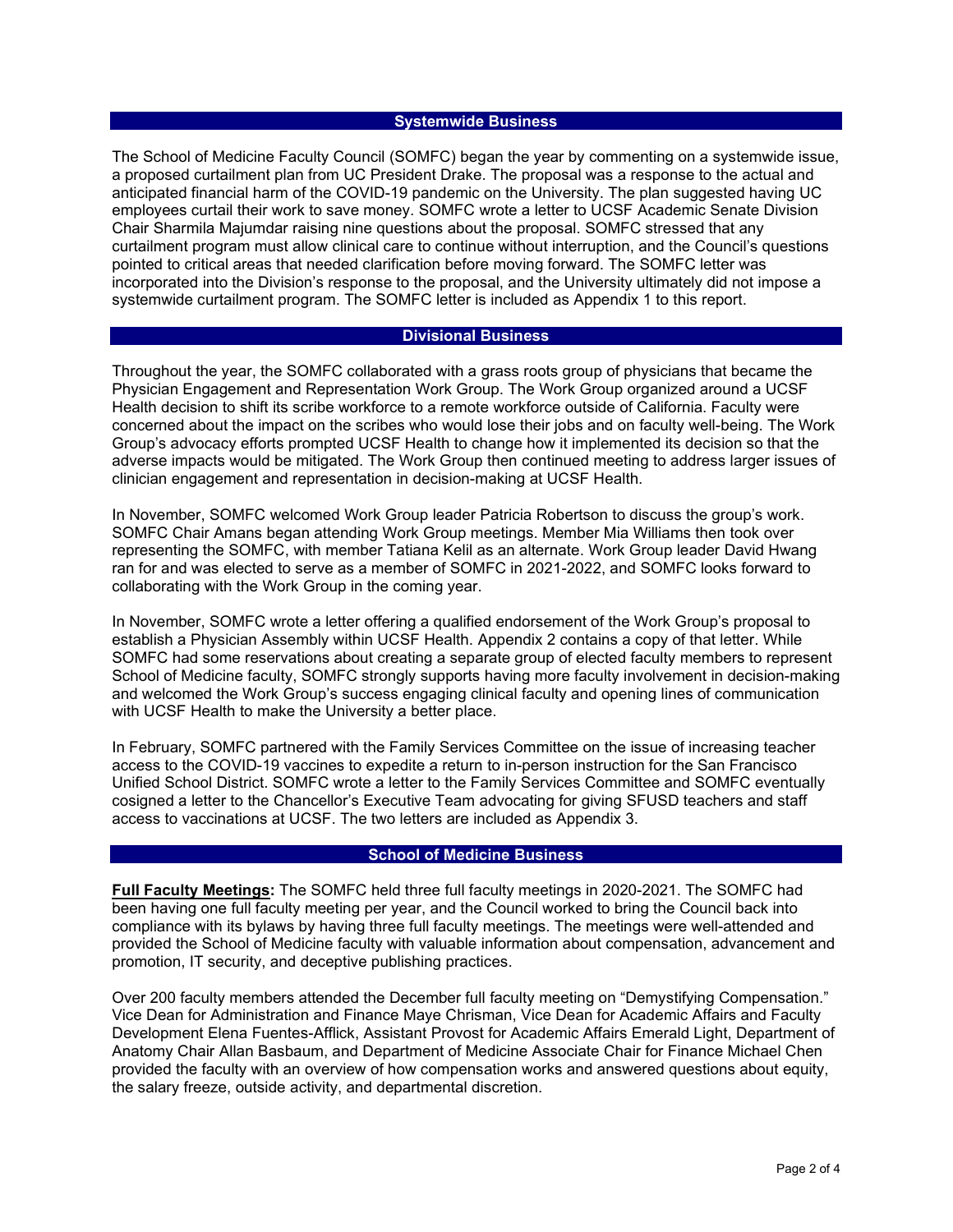The meeting prompted SOMFC to write a letter to the School of Medicine Compensation Committee advocating for easier access to departments' implementation plans for the Health Sciences Compensation Plan (HSCP). That letter is included as [Appendix 4](https://senate.ucsf.edu/sites/default/files/2021-09/SOM-Annual-Report-2020-2021-Appendix-4.pdf) to this report. In response, Dean Talmadge King asked all departmental chairs to post their compensation plans in a secure location accessible to departmental faculty. SOMFC plans to follow up on this issue in 2021-2022 to ensure faculty have easy access to their departmental plans.

At the April full faculty meeting, panelists Associate Dean for Academic Affairs Renee Binder, Vice Dean for Academic Affairs and Faculty Development Elena Fuentes-Afflick, Associate Dean for Academic Affairs Paul Garcia, Employee Relations Specialist Amy Friedli, Laboratory Medicine Departmental Committee on Promotions Chair Ted Kurtz, and former Chairs of the Academic Senate's Committee on Academic Personnel Kirsten Fleischman and Lundy Campbell provided over 200 faculty members with information about advancement and promotion. The panel fielded questions about equity, the impact of COVID-19 on advancement and promotion, and special actions like accelerations, decelerations, career reviews, and salary equity reviews.

The final full faculty meeting in June was planned as a regular SOMFC meeting that the full faculty was invited to attend. Approximately 25 additional faculty members joined the meeting. Chief Information Security Officer Patrick Phelan presented on IT security, and Library Head of Scholarly Communication Anneliese Taylor presented on deceptive publishing practices and how to avoid deceptive journals and conferences. The three full faculty meetings were successful, and SOMFC will build on this success to have three informative, engaging, and well attended full faculty meetings in 2021-2022.

**SOM Standing Committee Annual Reports:** SOMFC is responsible for approving appointments to the School of Medicine's standing committees: the Committee on Curriculum and Educational Policy (CCEP), the Committee on Admissions, the Committee on Academic Progress for the School of Medicine Undergraduate Medical Education Programs (CAP), and the Committee on Academic Standards (CAS). Additionally, CCEP should report to SOMFC for curricular oversight and educational policy changes. (See [https://senate.ucsf.edu/appendix-IV.](https://senate.ucsf.edu/appendix-IV))

In recent years, the School of Medicine has not consulted with the SOMFC to confirm memberships on the standing committees. In 2020-2021, SOMFC began the work of reestablishing its oversight role. In October, Associate Dean for Assessment / Assessment, Curriculum, Evaluations Karen Hauer gave SOMFC a report from the Committee on Academic Progress and the Committee on Academic Standards. In May, CCEP Chair Rebecca Shunk reported on CCEP, and SOMFC was able to briefly review and approve the 2021-2022 membership for CCEP. In 2021-2022, SOMFC will work to reestablish its relationship with the Committee on Admissions and to develop a meaningful process for reviewing and approving the memberships of all the standing committees.

**Learning and Development Fund:** The SOMFC distributed \$58,043 out of \$85,000 from the Learning and Development Fund to 17 applicants. The program was funded by \$45,000 from the Academic Senate's Chancellors Fund and \$40,000 from the School of Medicine Dean's Office. Applications to the various Senate funds were down this year because of COVID-19. SOMFC and the other schools' faculty councils requested and received approval to do another round of funding in the fall of 2021.

**Filling Vacancies on the Council:** Last year, the SOMFC successfully filled all of the vacant seats on the Council in an election held at the end of the academic year. In 2020-2021, SOMFC had a full Council and worked to keep interest in SOMFC service high. SOMFC recruited eight qualified candidates to run for three open seats for faculty in the Ladder Rank/In Residence/Clinical X series. The full faculty had the difficult privilege of choosing between these candidates in an election held over the summer. The faculty elected Lisa Fortuna, David Hwang, and Sarah Whetstone to replace Chair Matthew Amans, former Chair Jailing Liu, and member Christoph Schreiner who completed their service this year.

The 2020-2021 SOMFC successfully engaged with campus leaders and faculty systemwide, across UCSF, and within the School of Medicine. The SOMFC is well positioned to continue making the council a